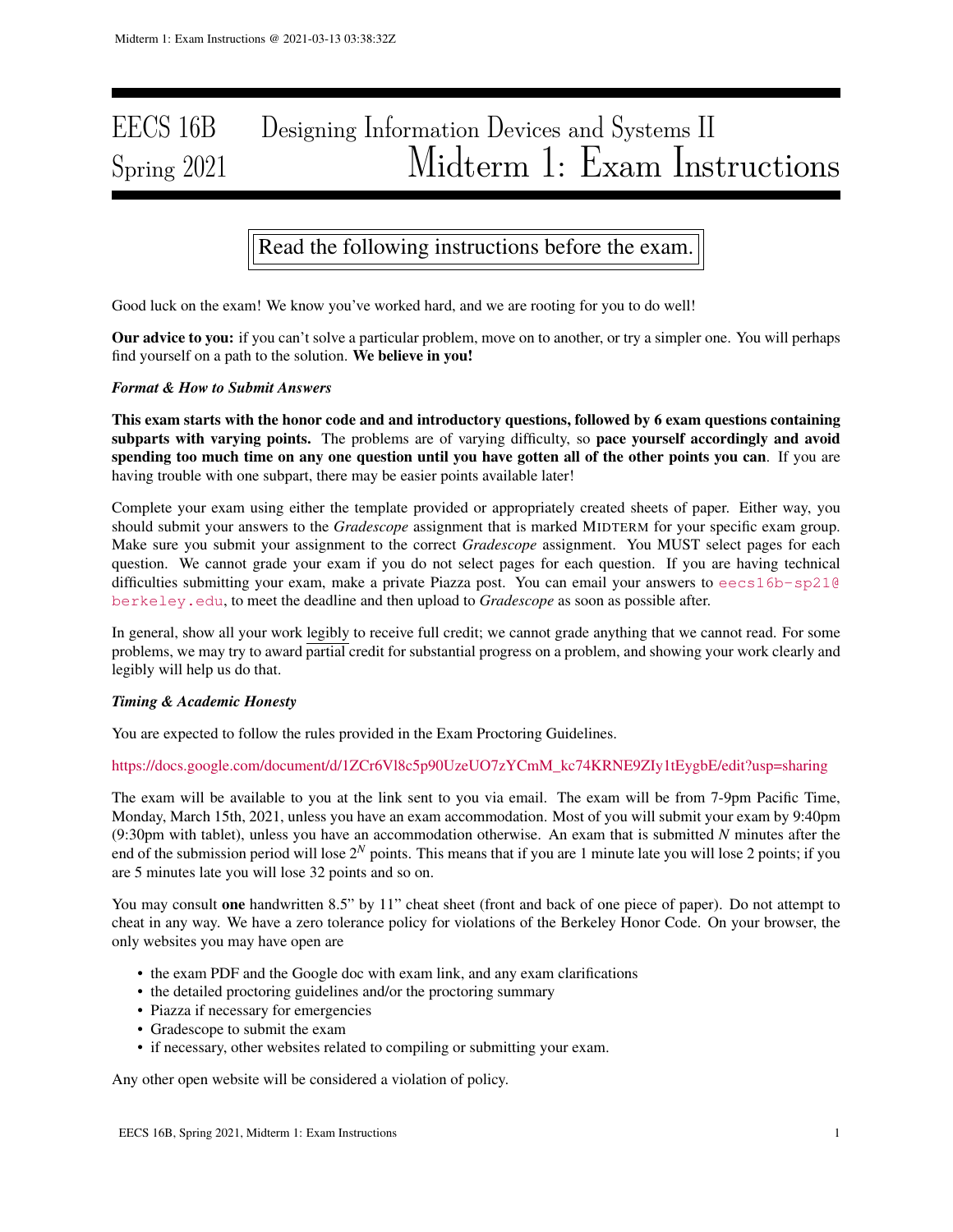# EECS 16B Designing Information Devices and Systems II Spring 2021 Midterm 1: Exam

# The exam has *130* points. *125* points will be considered a full score.

# 1. Honor Code

If you have not already done so, please copy the following statements into the box provided for the honor code on your answer sheet, and sign your name.

I will respect my classmates and the integrity of this exam by following this honor code. I affirm:

- I have read the instructions for this exam. I understand them and will follow them.
- All of the work submitted here is my original work.
- I did not reference any sources other than my allocated reference cheat sheet(s).
- I did not collaborate with any other human being on this exam.

# 2. Pre-Exam Questions

- a) [2 points] What is a TV show you've watched, or book/article you've read, that you found inspiring? *All answers will be awarded full credit.*
- b) [2 points] What are you looking forward to over Spring Break? *All answers will be awarded full credit.*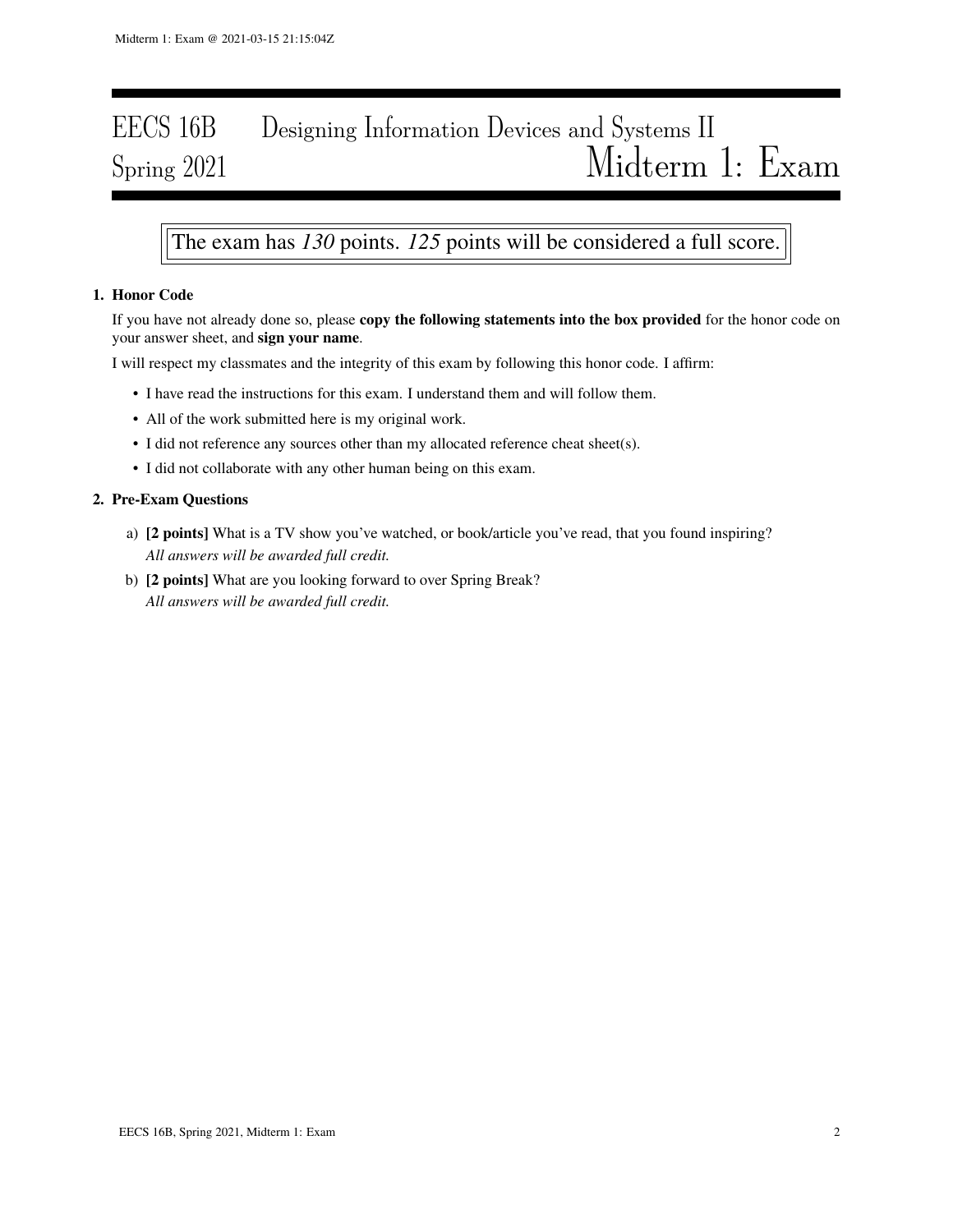# 3. Potpourri!

a) [4 points] You are given the graph in Figure [1.](#page-2-0) Express the coordinates of vectors  $\vec{v}$  and  $\vec{w}$  in both Cartesian  $((x, y))$  and Polar  $(re^{j\theta})$  form. *You do not need to show your work for this subpart.* 

<span id="page-2-0"></span>You may use the atan2 or tan<sup>-1</sup> function for angle  $(\theta)$  as necessary.



Figure 1: Vectors in the  $x - y$  plane

- i) Label  $\vec{v}$  with its corresponding Cartesian  $((x, y))$  and Polar  $(re^{j\theta})$  coordinates, in the given form.
- ii) Label  $\vec{w}$  with its corresponding Cartesian  $((x, y))$  and Polar  $(re^{j\theta})$  coordinates, in the given form.
- b) [6 points] You are given an input voltage signal below:

<span id="page-2-1"></span>
$$
v_{\rm in}(t) = -2\cos\left(\omega t + \frac{\pi}{3}\right). \tag{1}
$$

Convert the signal of eq. [\(1\)](#page-2-1) to its phasor representation. That is, find  $\widetilde{V}_{\text{in}}$ . *Justify your answer.*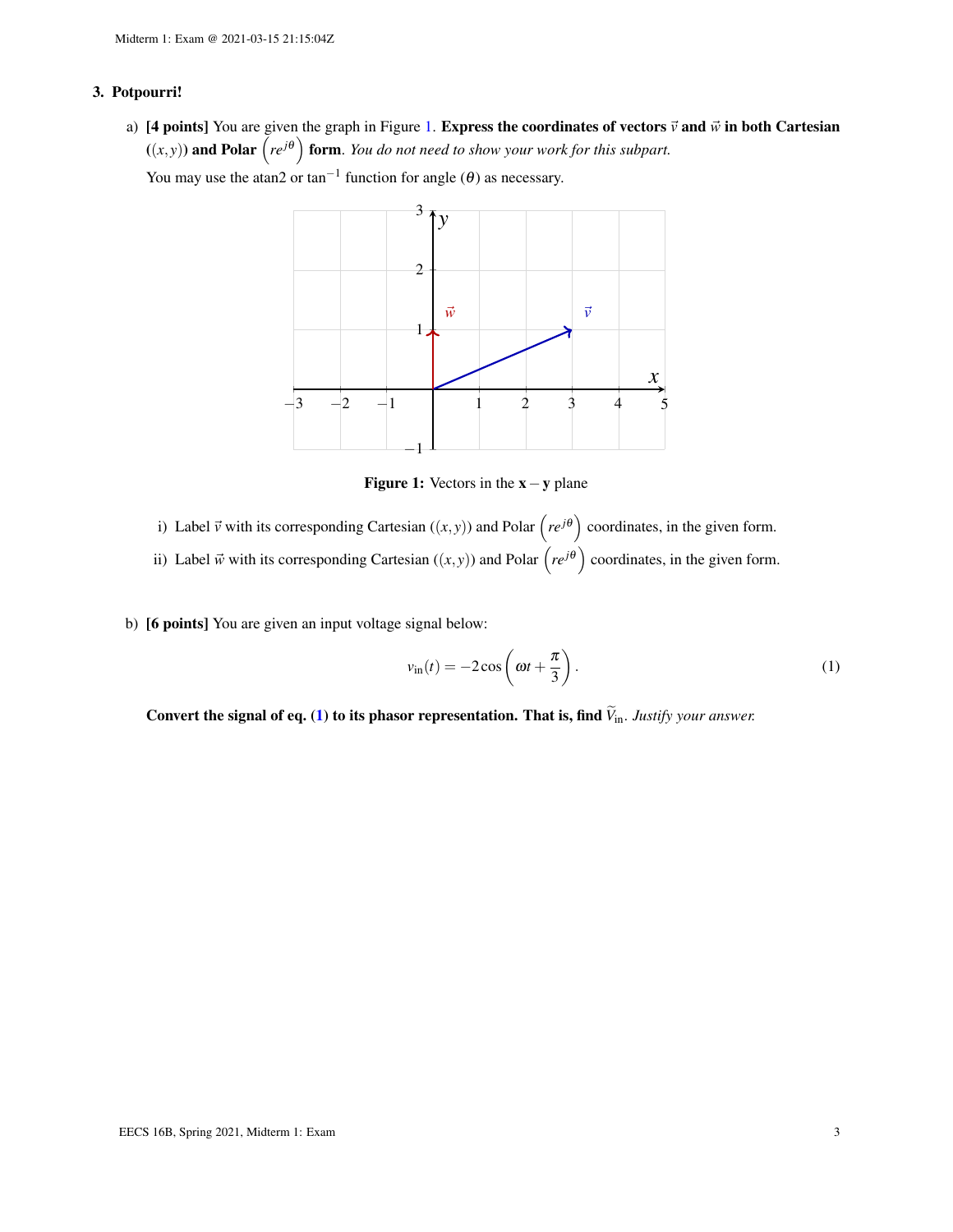c) [6 points] You decided to analyze the transfer function of a band-pass filter, and have generated the Bode plots in Figure  $2a$  and Figure  $2b$  for  $H(\omega)$ . If your input voltage signal is

$$
v_{\rm in}(t) = 10\cos\left(\omega_s t + \frac{\pi}{3}\right),\tag{2}
$$

<span id="page-3-0"></span>**where**  $\omega_s = 10^4$ , **what is**  $v_{\text{out}}(t)$ ? *Show your work and explain your answers. You do not need to copy the figures below to your answer sheet, you may just tell us what you read from the Bode plots.*



(b) Phase Bode Plot for part (c).

Figure 2: Bode Plots for part (c).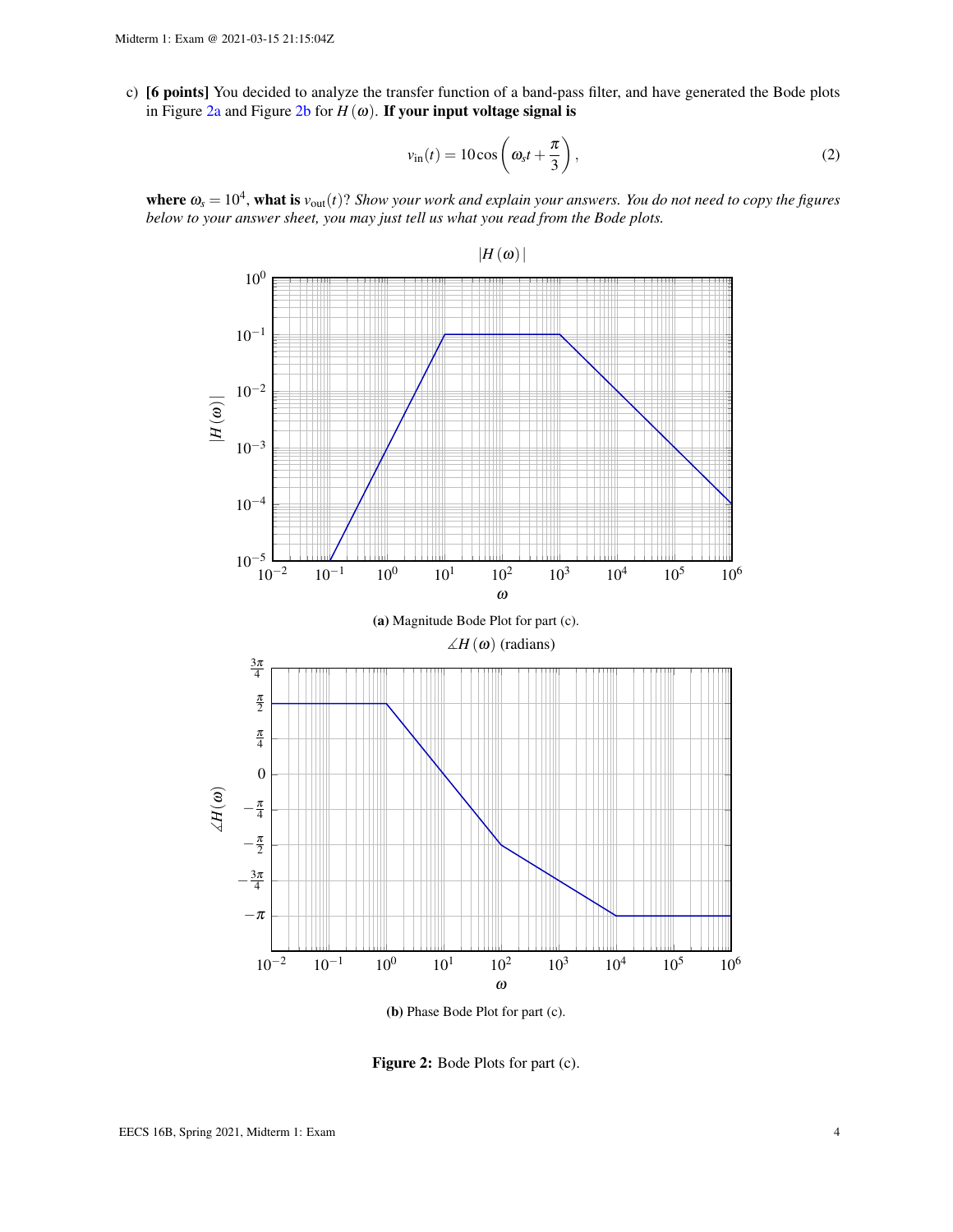#### 4. Analyzing an LC-LC Band-Stop/Notch Filter

<span id="page-4-0"></span>In this sub-part, you will partially analyze a circuit built entirely out of *L*,*C* components as shown in Figure [3.](#page-4-0) Assume that the circuit is operating at a frequency of  $\omega = \omega_s$  (i.e.  $v_{\text{in}}(t) = \cos(\omega_s t)$ ).



Figure 3: LC bandstop filter.

- a) **[5 points] Find**  $\widetilde{V}_{out}(\omega)$  in terms of  $Z_1, Z_2, \widetilde{V}_{in}(\omega)$ . *You do not need to compute*  $\widetilde{V}_{in}(\omega)$  *for this part. Show your work.*
- b) [5 points] Find  $Z_1$ , the equivalent impedance between terminals *a* and *b*, in terms of  $L_1, C_1$ , and  $\omega_s$ . Leave your answer in the form  $j\frac{M}{N}$ , where *M* and *N* are real. What is the impedance  $Z_1$  at  $\omega_s = \frac{1}{\sqrt{L_s}}$  $\frac{1}{L_1C_1}$ ? *Show your work and justify your answers.*
- c) [5 points] Find  $Z_2$ , the equivalent impedance between terminals *b* and *c*, in terms of  $L_2$ ,  $C_2$ , and  $\omega_s$ . Leave your answer in the form  $j\frac{M}{N}$ , where *M* and *N* are real.

What is the impedance  $Z_2$  at  $\omega_s = \frac{1}{\sqrt{L_0}}$  $\frac{1}{L_2C_2}$ ? *Show your work and justify your answers.*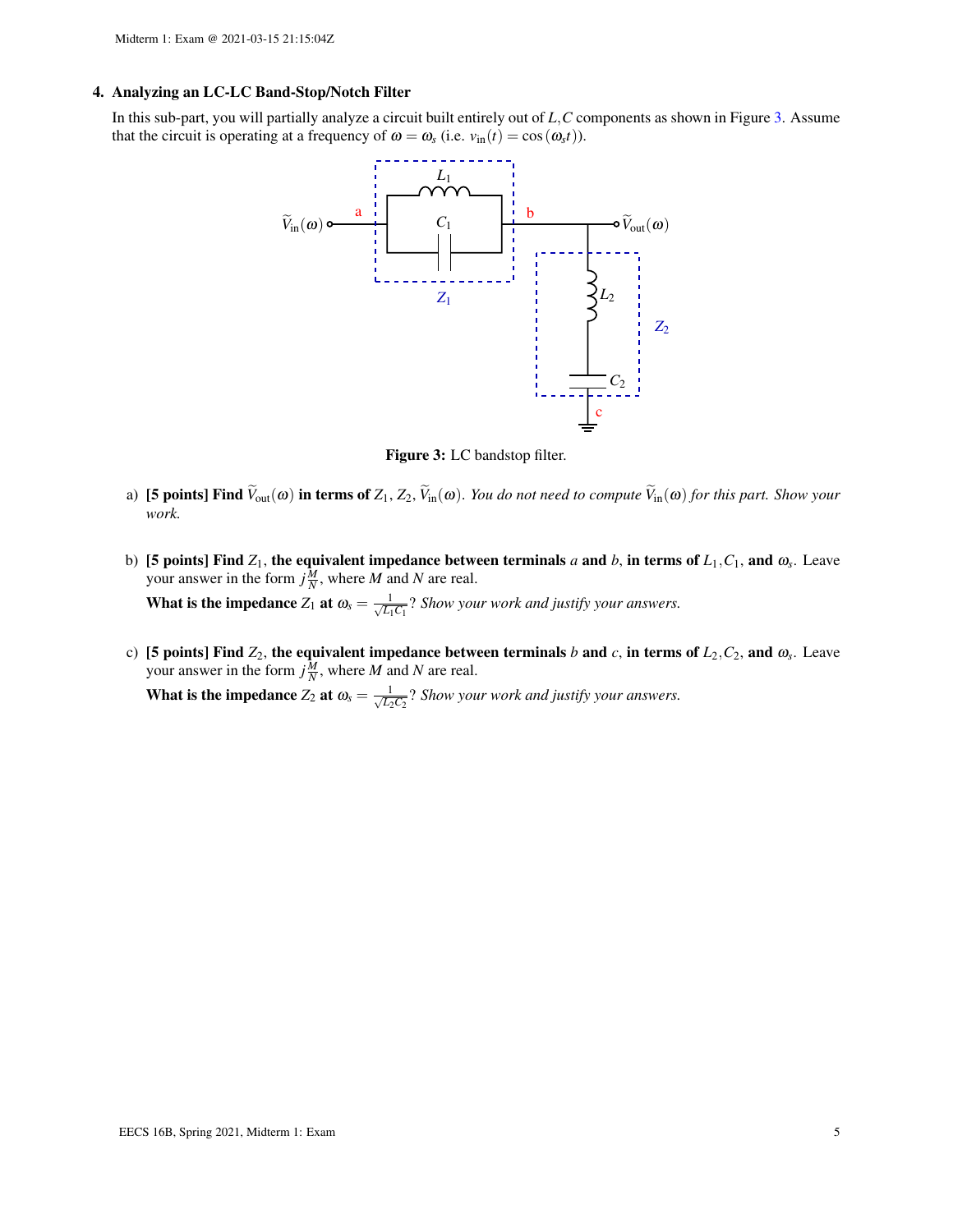### 5. Hey Circuit, are you a Low-Pass Filter?

You have a mystery black box and you believe it contains an RC low-pass filter. You want to use the tools of converting a model from continuous-time to discrete-time and System ID to test your guess.



<span id="page-5-1"></span>Figure 4: A schematic to show how our computer generated signals will interface through the DAC and the ADC with the mystery box.



Figure 5: RC circuit that you suspect is inside the mystery (?) box.

a) [4 points] You know from lecture that the continuous-time equation

<span id="page-5-0"></span>
$$
\frac{dx(t)}{dt} = \lambda x(t) + bu(t),
$$
\n(3)

can be converted to a discrete-time equation given by

$$
x_d[k+1] = e^{\lambda \Delta} x_d[k] + b\left(\frac{e^{\lambda \Delta} - 1}{\lambda}\right) u_d[k],\tag{4}
$$

where  $x_d[k] = x(k\Delta)$  and  $u_d[k] = u(k\Delta)$ , for some constant  $\Delta$ .

Assume that eq. [\(3\)](#page-5-0) references the RC circuit in Figure [5.](#page-5-1) For a low-pass RC filter with input  $u(t)$  you know that the following differential equation holds:

$$
\frac{dV_{\text{out}}(t)}{dt} = -\frac{1}{RC}V_{\text{out}}(t) + \frac{1}{RC}u(t).
$$
\n(5)

Convert this continuous system to a discrete-time difference equation for  $V_{\text{out}}[k]$  in the form of

$$
V_{\text{out}}[k+1] = \lambda_d V_{\text{out}}[k] + b_d u_d[k],
$$

and write  $\lambda_d$  and  $b_d$  in terms of *R*,*C*, and  $\Delta$ . *Show your work.* 

b) [5 points] Now ignoring the physics of the model, you decide to use a data-centric approach to find  $\lambda_d$  and  $b_d$  in your model. In order to do so, you apply a sequence of inputs for 4 timesteps *ud*[0],*ud*[1],*ud*[2],*ud*[3] and observe  $V_{\text{out}}[0], V_{\text{out}}[1], V_{\text{out}}[2], V_{\text{out}}[3],$  and  $V_{\text{out}}[4]$ . You decide to use least squares of the form  $D\vec{p} \approx \vec{y}$ , with  $\vec{p} =$  $\big[ \lambda_d$ *bd* 1 . Write the matrix  $D$  and vector  $\vec{y}$ . Write your answers in the provided box.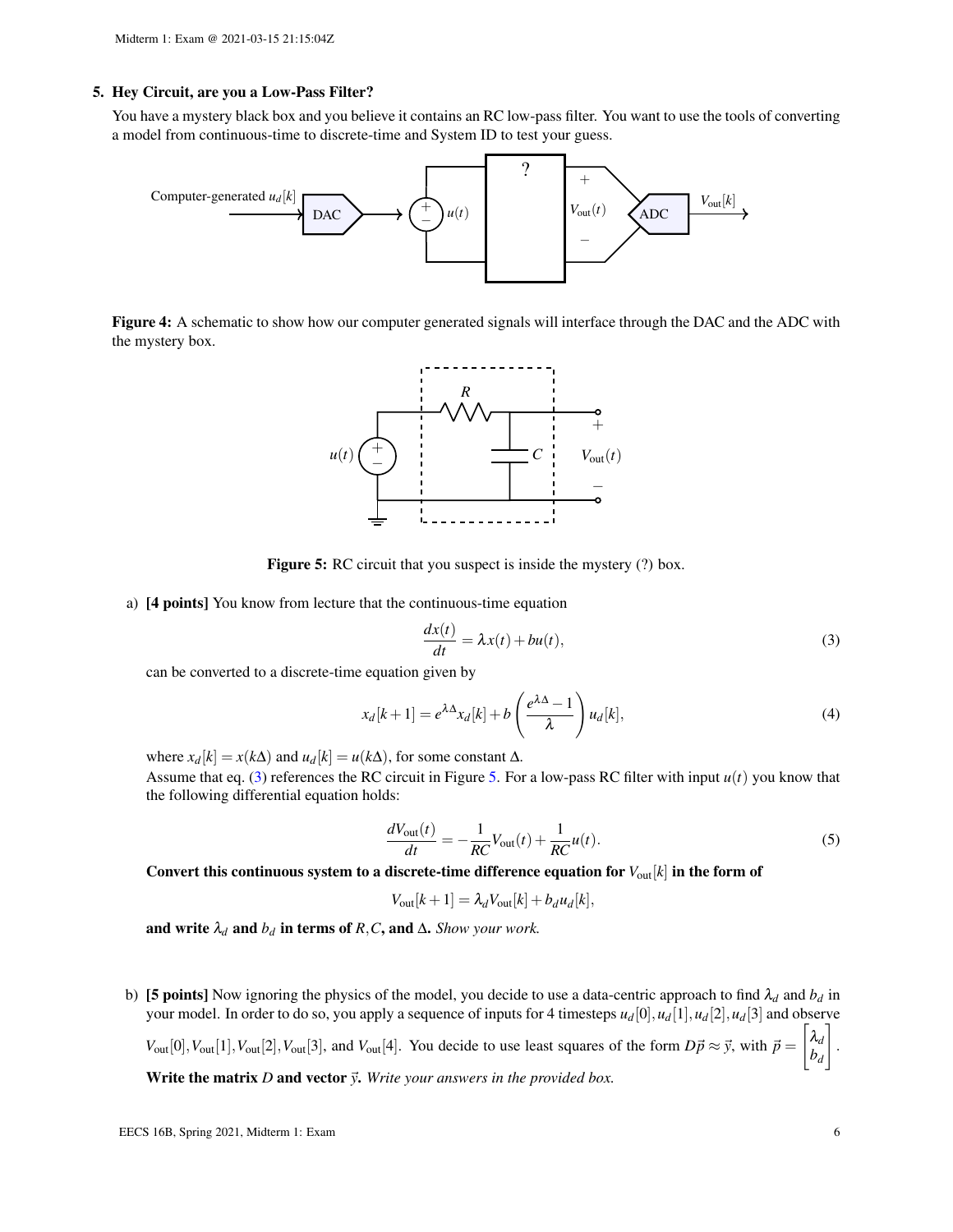#### 6. A Spring System

The tools we have learned in this class are not limited to circuits. In this problem we will examine the following spring-mass system. This system can be modeled with eq.  $(6)$ , where  $x(t)$  is the position of the mass at time *t*, *m* is the constant mass of the block, and  $u(t)$  is the force input to the system at time  $t$ .

<span id="page-6-0"></span>
$$
\frac{d^2x(t)}{dt^2} = -\frac{k_1}{m}x(t) - \frac{k_2}{m}\frac{dx(t)}{dt} + \frac{1}{m}u(t).
$$
\n(6)

- a) [4 points] Rewrite eq. [\(6\)](#page-6-0) as a system of differential equations in the matrix form. Let the state variables be  $\vec{y} =$  $\int x(t)$ *dx*(*t*)  $\left(\begin{array}{c} t \\ \frac{x(t)}{dt} \end{array}\right]$ . *Show your work.*
- b) [10 points] Regardless of your answer to the previous question, assume that you end up with the following system:

<span id="page-6-1"></span>
$$
\frac{d\vec{y}(t)}{dt} = \begin{bmatrix} 0 & 1 \\ -3 & -4 \end{bmatrix} \vec{y}(t) + \begin{bmatrix} 0 \\ 2 \end{bmatrix} u(t).
$$
\n(7)

The matrix  $A =$  $\begin{bmatrix} 0 & 1 \end{bmatrix}$  $-3$   $-4$ 1 can be diagonalized as  $A = V\Lambda V^{-1}$  where

$$
V = \begin{bmatrix} 1 & 1 \\ -1 & -3 \end{bmatrix},\tag{8}
$$

$$
\Lambda = \begin{bmatrix} -1 & 0 \\ 0 & -3 \end{bmatrix},\tag{9}
$$

$$
V^{-1} = \begin{bmatrix} \frac{3}{2} & \frac{1}{2} \\ -\frac{1}{2} & -\frac{1}{2} \end{bmatrix} . \tag{10}
$$

If the input is fixed to a constant  $u(t) = u_0 \in \mathbb{R}$  for all *t*, **find the solution to the system of differential equations in eq. [\(7\)](#page-6-1).** Use  $\vec{y}(0) = \begin{bmatrix} \alpha & 0 \\ 0 & \alpha \end{bmatrix}$ 0 1 as the initial condition. *Show your work and justify your answers.*

c) **[5 points]** Suppose you apply a piece-wise constant input to this system, such that  $u(t)$  is constant over intervals of ∆:

$$
u(t) = u(i\Delta) = u_d[i] \text{ for } t \in [i\Delta, (i+1)\Delta), \tag{11}
$$

and suppose your solution to the differential equation for the spring-mass system for  $t \in (i\Delta, (i+1)\Delta]$  is

$$
y_1(t) = (y_1(i\Delta) - u_d[i])e^{-(t-i\Delta)} + 2 \cdot y_2(i\Delta)e^{-2(t-i\Delta)} + u_d[i],
$$
\n(12)

$$
y_2(t) = -(y_1(i\Delta) - u_d[i])e^{-(t-i\Delta)} - 4 \cdot y_2(i\Delta)e^{-2(t-i\Delta)},
$$
\n(13)

Given the initial conditions  $\vec{y}(0) = \begin{bmatrix} 4 \\ 0 \end{bmatrix}$ 0 1 and input  $u_d[0] = 4$ , find  $\vec{y}(\Delta)$ . Assume  $e^{-\Delta} = 0.5$ . *Show your work and justify your answers.*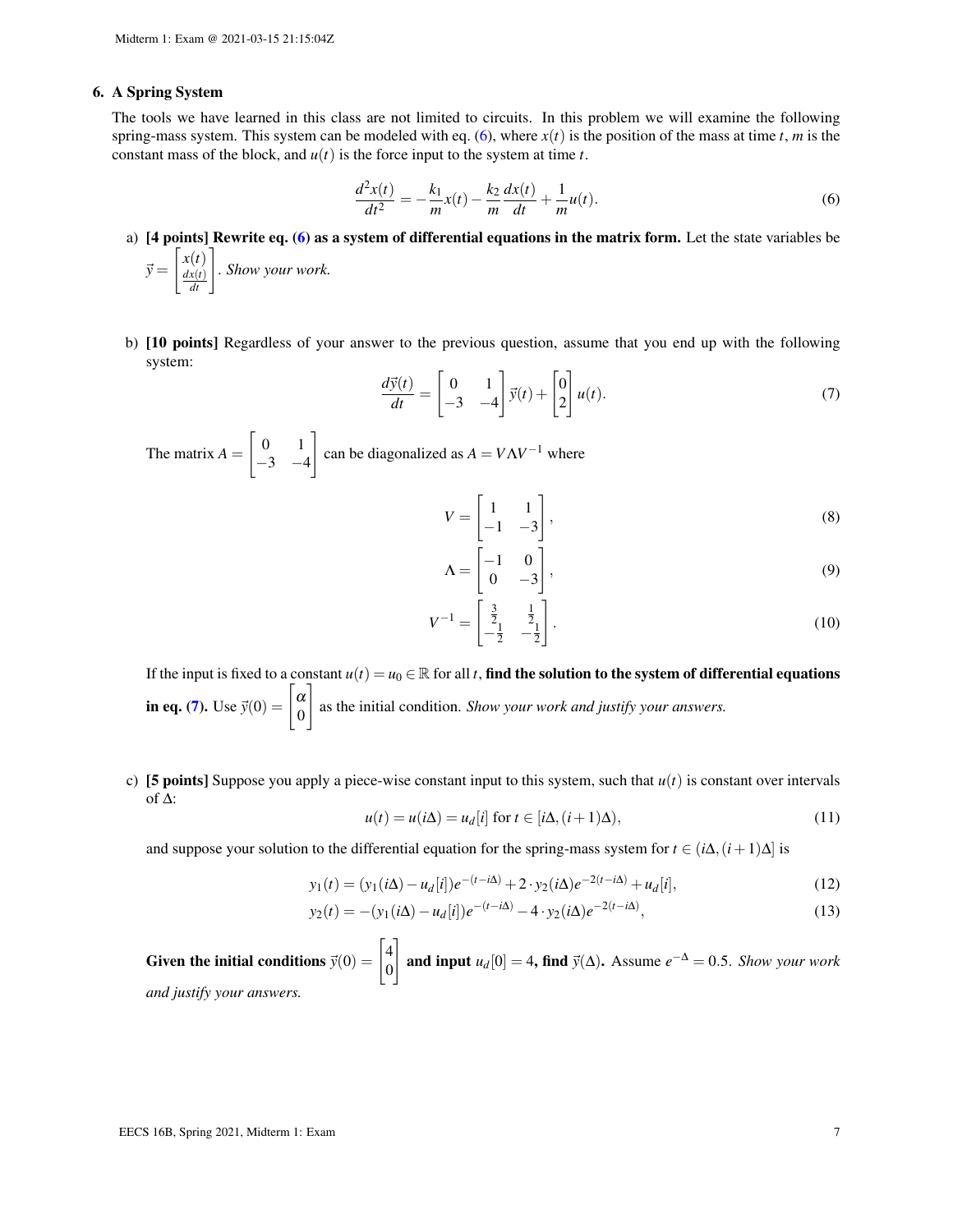d) [4 points] We decide to examine stability of this system in discrete time, so we fix ∆ and derive the following discretized system:

<span id="page-7-0"></span>
$$
\vec{y}_d[k+1] = \begin{bmatrix} \frac{3}{4} & \frac{1}{4} \\ -\frac{1}{4} & \frac{1}{4} \end{bmatrix} \vec{y}_d[k] + \begin{bmatrix} \frac{3}{4} \\ \frac{1}{4} \end{bmatrix} u_d[k].\tag{14}
$$

Identify if this open-loop system is stable. *Show your work and justify your answers.*

e) [4 points] If we put the system defined in eq. [\(14\)](#page-7-0) in feedback, setting  $u_d[k] = \begin{bmatrix} 1 & 1 \end{bmatrix} \vec{y}_d[k]$ , is the resulting closed-loop system stable? *Show your work and justify your answers.*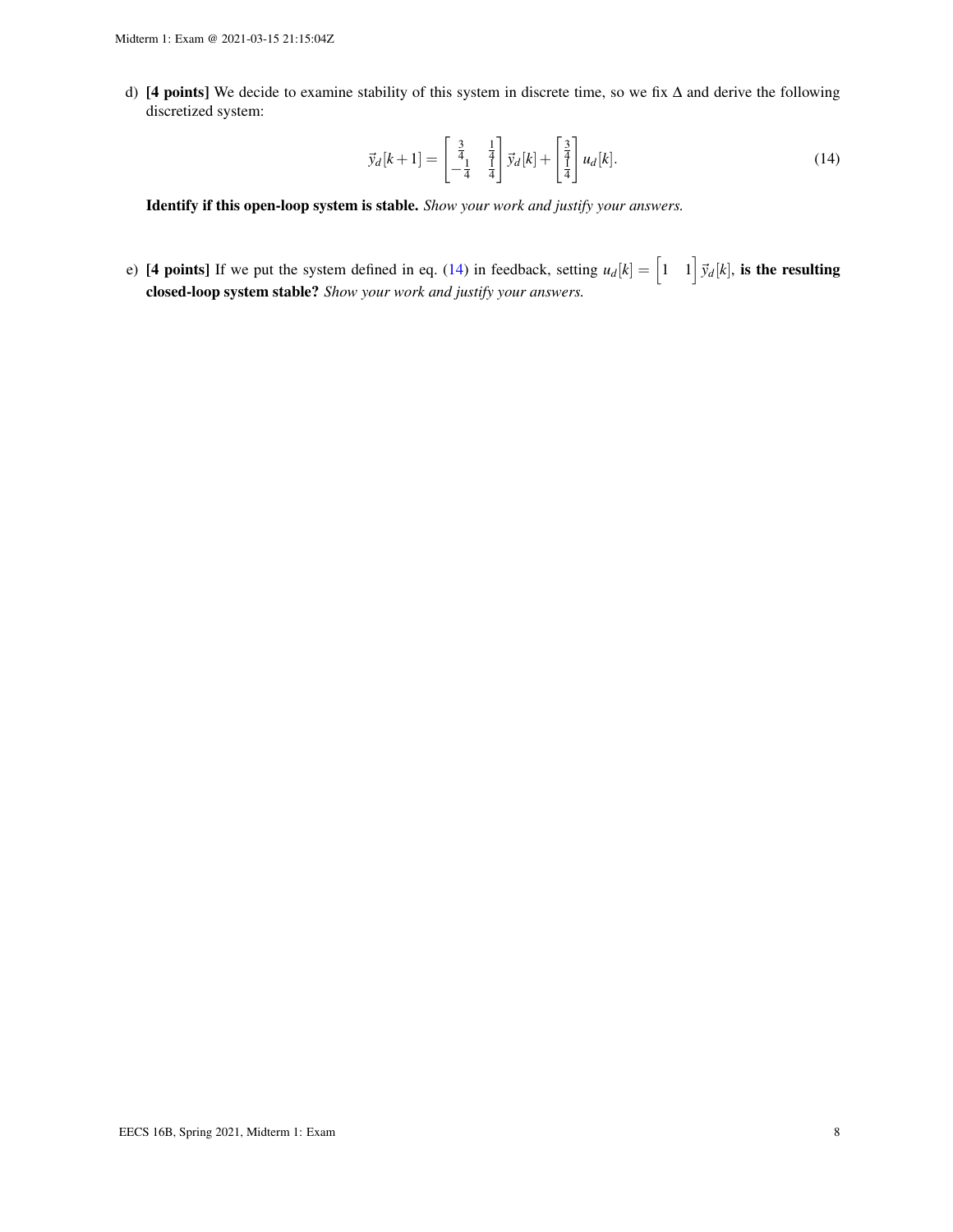### 7. Transistor Switch Model

In this problem, we will analyze the behavior of a NAND gate driving an inverter. Figure [6a](#page-8-0) shows the transistor model of a NAND gate and Figure [6b](#page-8-0) shows the transistor model of an inverter.

<span id="page-8-0"></span>In this question assume that  $V_{DD}$  is greater than both the NMOS threshold  $V_{th,n}$  and PMOS threshold  $|V_{th,p}|$ .



(a) NAND schematic with transistors.

(b) Inverter schematic with transistors.

P

*VDD*

N

 $V_{\text{in,inv}}$  **0**  $V_{\text{out,inv}}$ 

Figure 6: Transistor schematics

<span id="page-8-1"></span>a) [5 points] A diagram of a NAND gate driving an inverter is shown in Figure [7a.](#page-8-1) Consider the case where  $A = V_{DD}$ and  $B = V_{DD}$  for a long time before  $t = 0$ . Then at  $t = 0$ , we switch *A* and *B* to 0V. The equivalent simplified circuit after this transition is shown in Figure [7b.](#page-8-1) Find *V*out at time *t* = 0. *Write your answers in the provided box.*



(a) NAND driving an Inverter

*V*out

Figure 7: Schematic and model of a NAND gate driving an inverter

b) [8 points] Write the differential equation for solving  $V_{\text{out}}(t)$  for  $t \ge 0$  in the circuit shown in Figure [7b](#page-8-1). Specifically, find coefficients  $\lambda$  and  $b$  in the following symbolic differential equation:

<span id="page-8-2"></span>
$$
\frac{dV_{\text{out}}(t)}{dt} = \lambda V_{\text{out}}(t) + bV_{DD},\tag{15}
$$

*A B*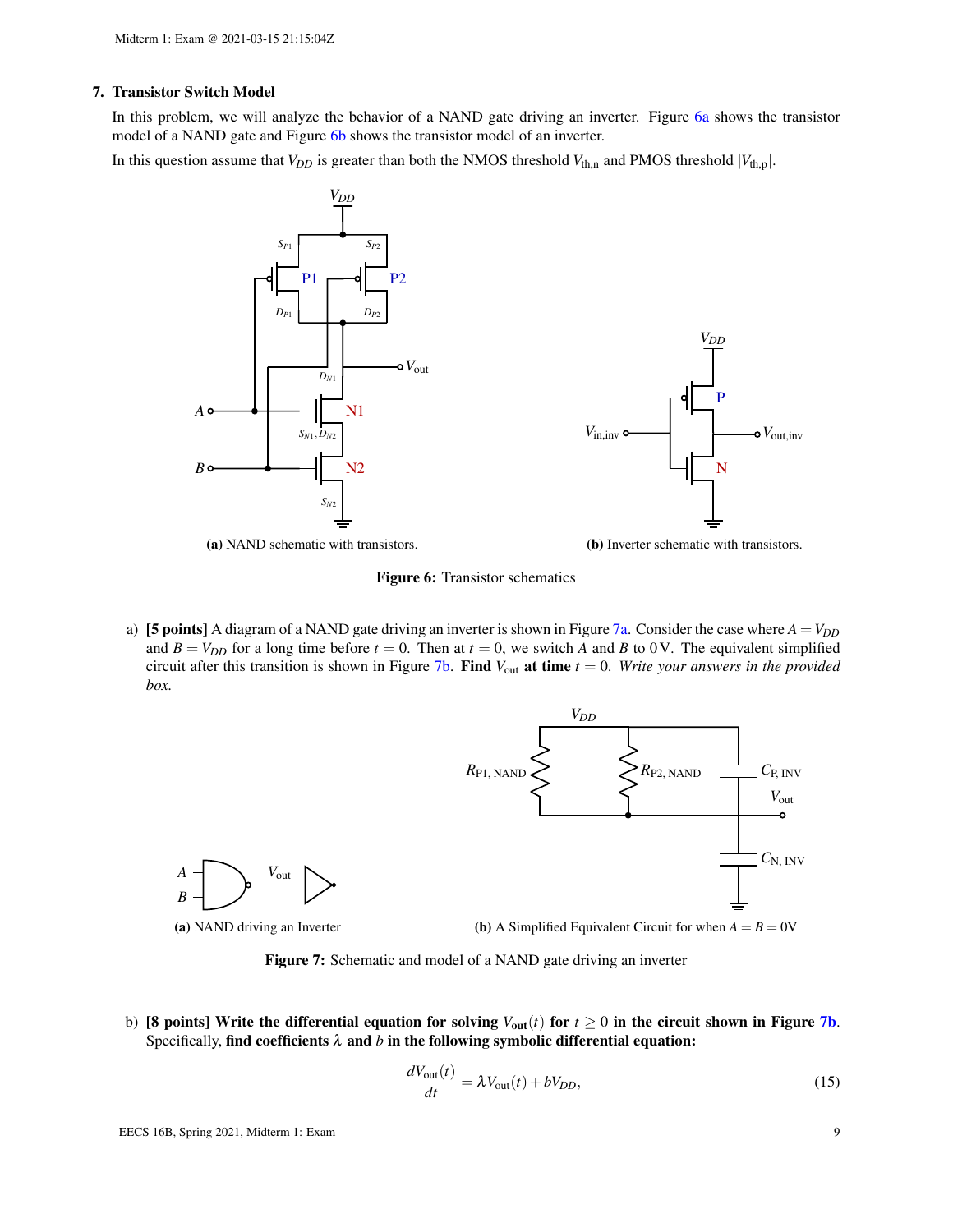as a function of  $R_P$ ,  $C_{P, \text{INV}}, C_{N, \text{INV}},$  and  $V_{DD}$ . Assume that  $R_{P1, \text{NAND}} = R_{P2, \text{NAND}} = R_P$ . *Show your work and justify your answers.*

- c) [8 points] Solve  $V_{out}(t)$  in the differential equation [\(15\)](#page-8-2) and the initial condition  $V_{out}(0)$ . You should leave your answer in terms of  $\lambda$ ,  $b$ ,  $V_{DD}$ , and  $V_{out}(0)$ . *Show your work and justify your answers.*
- d) **[8 points]** Now consider the case where  $A = 0V$  and  $B = 0V$  for a long time before  $t = 0$  in Figure [7a.](#page-8-1) At  $t = 0$ we switch *A* and *B* to *V<sub>DD</sub>*. Write down the state (ON/OFF) of transistors P1, P2, N1, and N2 in the NAND gate. Draw the equivalent simplified circuit for this transition that will help us with writing the differential equation of  $V_{out}(t)$ . *Write your answers in the provided box.*

<span id="page-9-0"></span>*Hint: You may find the NAND resistor-switch model in Figure [8](#page-9-0) helpful. Don't forget to include the inverter's capacitors, CN, INV and CP, INV*, which are loading the NAND gate.



Figure 8: NAND Model: Capacitances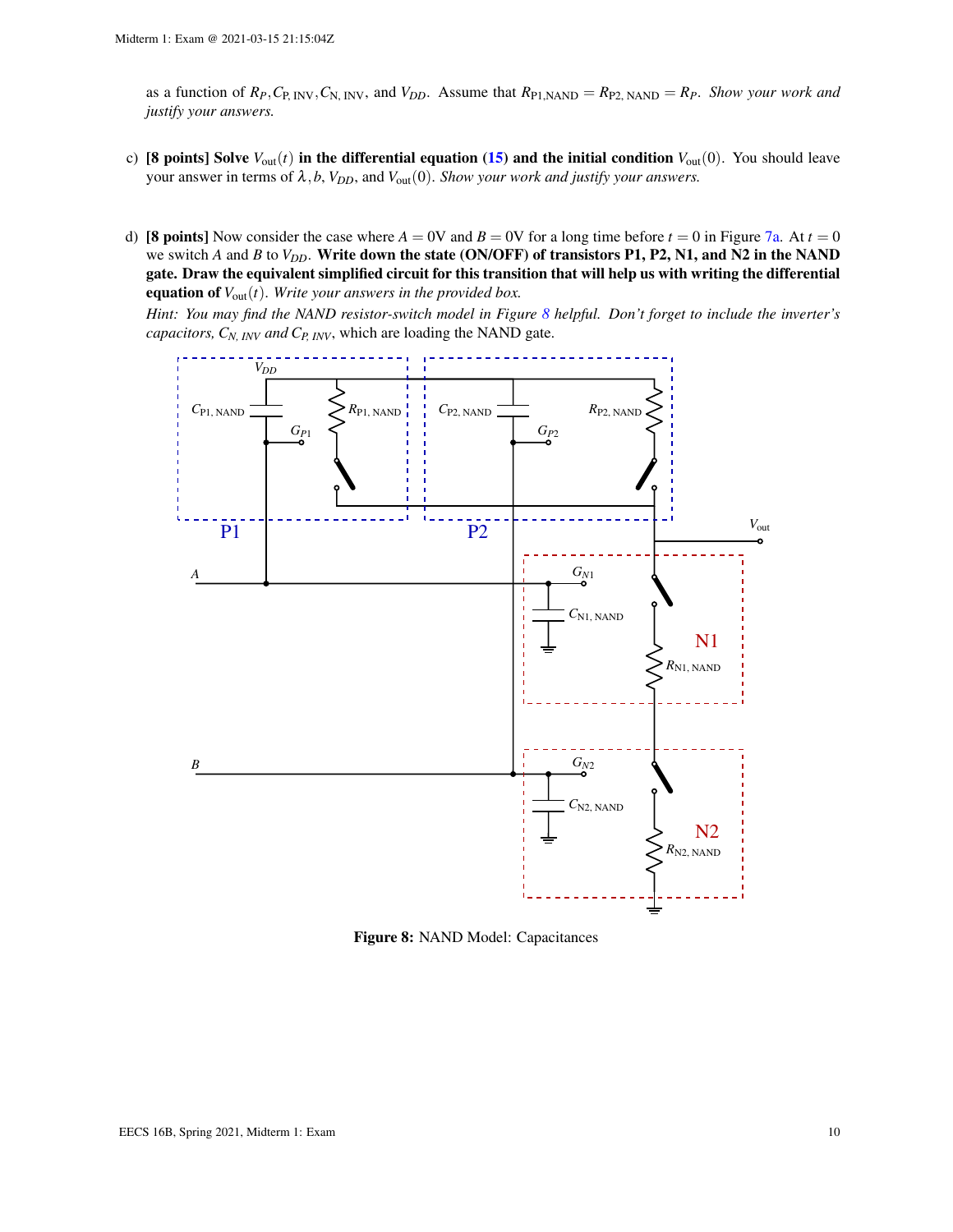### 8. Loud Neighbors

The neighbors keep throwing loud parties and Divija is having trouble sleeping despite her ear plugs. She decides to build a device to reduce the noise, and needs your help designing the filters.

- <span id="page-10-0"></span>a) [4 points] Divija decides to build a band-stop filter by combining a low-pass and a high-pass filter.
	- To start off, consider the skeleton circuit in Figure [9.](#page-10-0) What is  $V_{\text{out}}$  in terms of  $u_1, u_2$ , and  $R$ ?



Figure 9: Skeleton Circuit for part (a).

b) [6 points] Design a *high-pass* filter for Box 2. This should be a circuit with cutoff frequency  $\omega_c = 10^4$  rad/s that can drive an arbitrary load. You may use one resistor, one op-amp, and one  $1\mu F = 10^{-6}F$  capacitor. **Choose** the value of the resistor to get the correct cut-off frequency ω*c*. *Show your work and justify your answers.* [Question Continues on Next Page]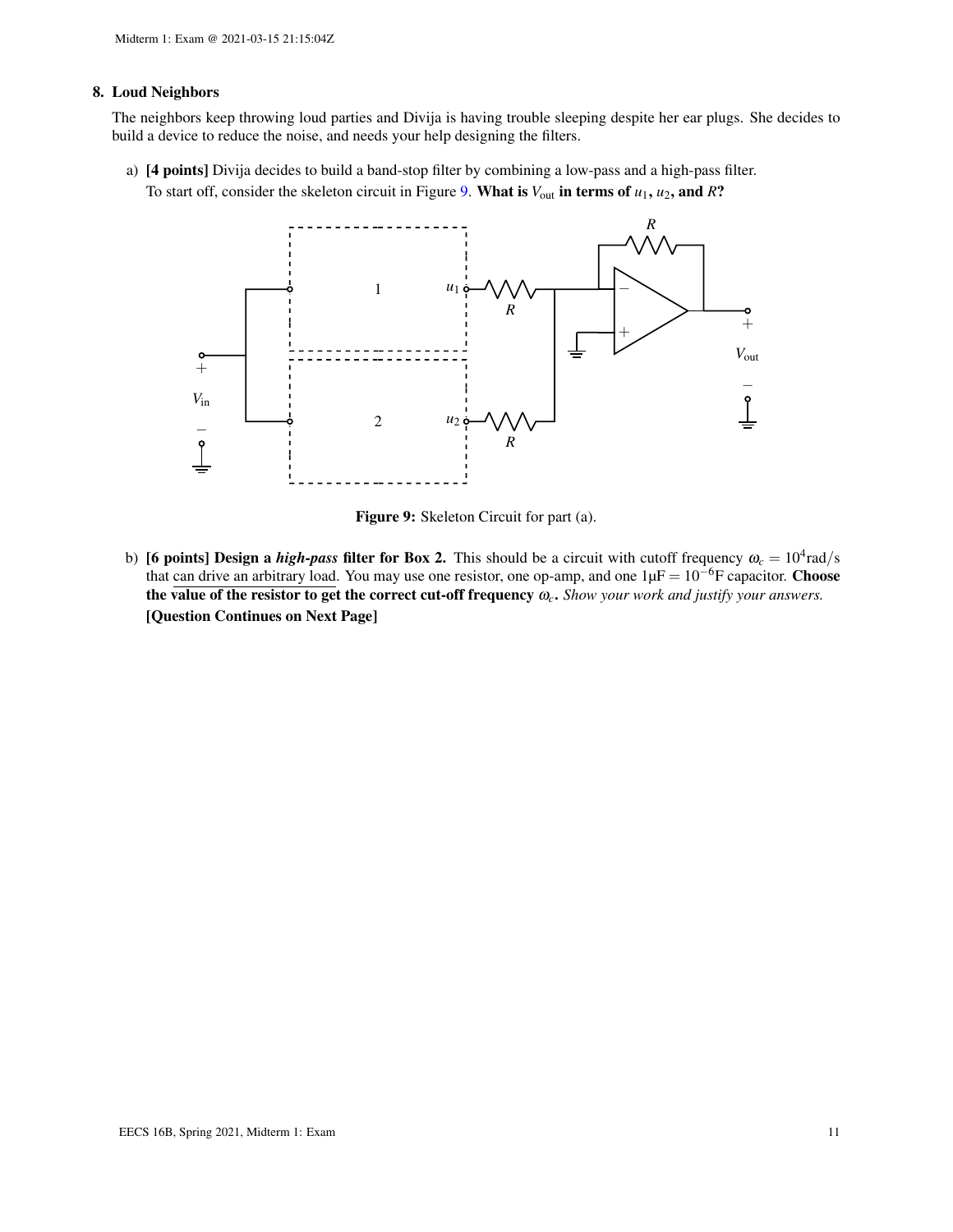<span id="page-11-0"></span>c) [6 points] Divija designed the low-pass filter shown in Figure [10](#page-11-0) for a cut-off frequency of  $\omega_c = 10^2$ rad/s to be used in Box 1. To verify that the circuit she built matched the circuit she designed, she decided to test the circuit in isolation by applying an input *V*in and measuring the filter's output *V*out. The input output behavior of the circuit she built is shown in Figure [11.](#page-11-1)



Figure 10: The filter Divija intended to build.

<span id="page-11-1"></span>

Figure 11: Input-Output behavior of the filter Divija built.

What is the most likely cause for this behavior? *Show your work and justify your answers.*

- i) The resistors and capacitors were swapped.
- ii) She used an inductor instead of the resistor.
- iii) She used a 10µF capacitor and a resistor of 1 $k\Omega$ .

[Question Continues on Next Page]